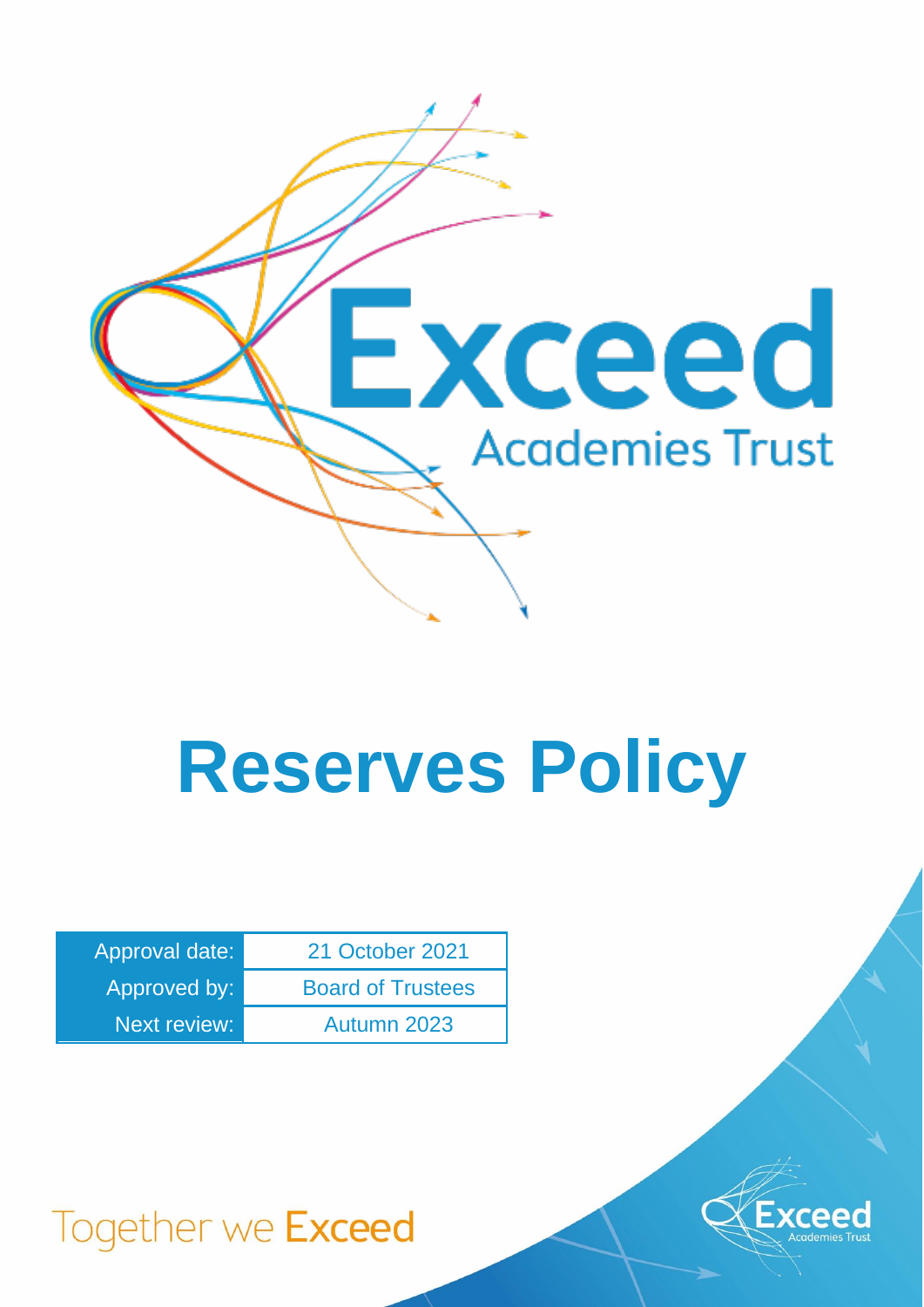### **Contents**

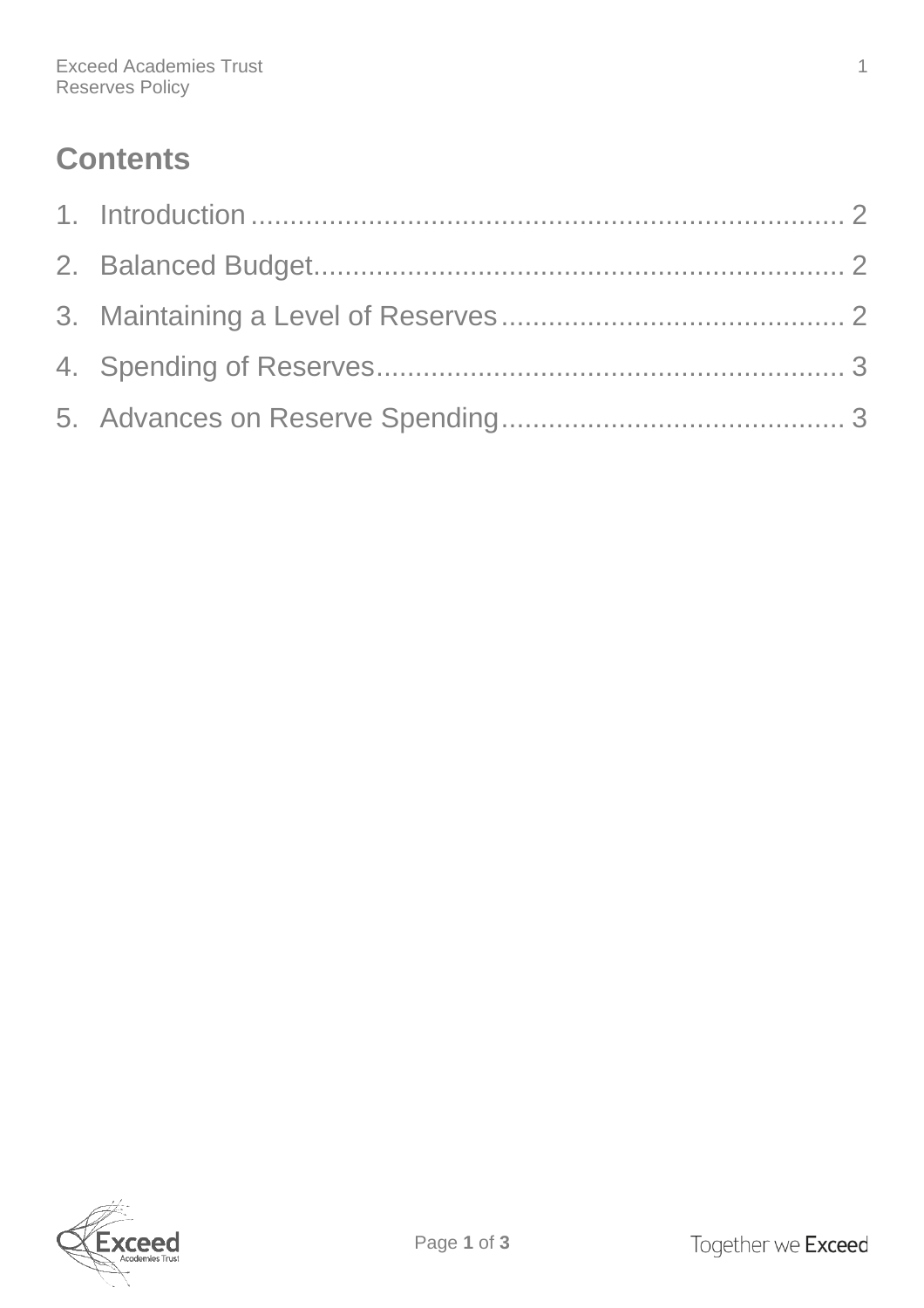#### <span id="page-2-0"></span>**1. Introduction**

- 1.1 The Exceed Academies Trust (the Trust) Board is responsible for the effective and efficient use of available resources. These responsibilities are outlined by the Charities Commission in their published guidance:<https://www.gov.uk/government/publications/charities-and-reserves-cc19>
- 1.2 The Trustees are responsible for managing fluctuations in the overall financial position of the Trust. They are responsible for ensuring that the Trust meets both the needs of today's pupils as well as future pupils.
- 1.3 Trustees must consider the volatility in the funding of education and the need to manage resources effectively over a longer term period aligned to strategic and operational plans.

#### <span id="page-2-1"></span>**2. Balanced Budget**

- 2.1Each academy within the trust is expected to set a budget each year using the GAG and other grants reasonably foreseen and match expenditure to income. Any accumulated reserves at the end of each year will be held in support of:
	- Contribution to capital projects planned or in development
	- Financial commitments made but not yet come to fruition
	- Investment in future educational initiatives
	- Cash flow requirement
	- Contingency against unforeseen events
	- Immediate short-term resource capacity requirements, where there is a proven need.
- 2.2 The following factors will be considered:
	- 1. Reserves must have a specific purpose related to future spending or covering current and future risks
	- 2. The size of the reserves should balance the benefit of current spending with the risks the reserves cover
	- 3. They should be transparent and maintain the link with the purposes for which the income was given
	- 4. They should ensure that sufficient resources are available so that unexpected events can be accommodated without causing current year problems, leading to deficit or cash flow issues.
- 2.3 Whilst the DfE require reserves to be limited to a level where its use in the future is known, there is an overriding need to ensure value for money and business continuity.

#### <span id="page-2-2"></span>**3. Maintaining a Level of Reserves**

- 3.1 The agreed level of reserves for each mainstream academy is to retain between 5 and 7% of their annual GAG to cover cash flow and contingency.
- 3.2 The Trust retains the right to mandate a level of reserves retention for those academies reliant on base and top-up funding where there is uncertainty around national funding formulae in order to mitigate risk to the Academy.